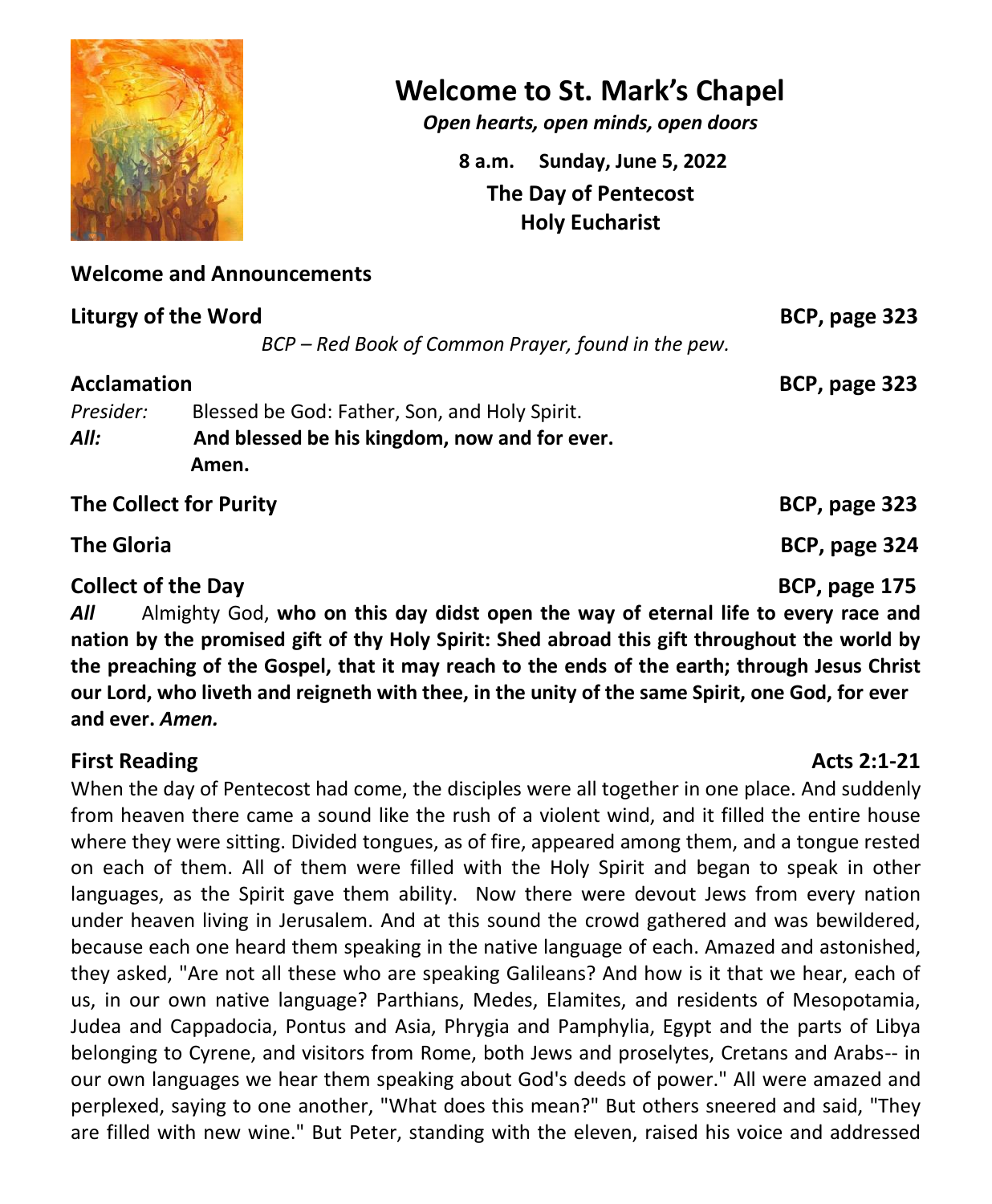them, "Men of Judea and all who live in Jerusalem, let this be known to you, and listen to what I say. Indeed, these are not drunk, as you suppose, for it is only nine o'clock in the morning. No, this is what was spoken through the prophet Joel: `In the last days it will be, God declares, that I will pour out my Spirit upon all flesh, and your sons and your daughters shall prophesy, and your young men shall see visions, and your old men shall dream dreams. Even upon my slaves, both men and women, in those days I will pour out my Spirit; and they shall prophesy. And I will show portents in the heaven above and signs on the earth below, blood, and fire, and smoky mist. The sun shall be turned to darkness and the moon to blood, before the coming of the Lord's great and glorious day. Then everyone who calls on the name of the Lord shall be saved.' "

*Reader:* The Word of the Lord. *People:* **Thanks be to God.**

#### **Psalm 104:25-35,37** *Benedic, anima mea* **BCP, page 736**

25 O Lord, how manifold are your works! \* in wisdom you have made them all; the earth is full of your creatures. 26 Yonder is the great and wide sea with its living things too many to number, \* creatures both small and great. 27 There move the ships, and there is that Leviathan, \* which you have made for the sport of it. 28 All of them look to you \* to give them their food in due season. 29 You give it to them; they gather it; \* you open your hand, and they are filled with good things. 30 You hide your face, and they are terrified; \* you take away their breath, and they die and return to their dust. 31 You send forth your Spirit, and they are created; \* and so you renew the face of the earth. 32 May the glory of the Lord endure for ever; \* may the Lord rejoice in all his works. 33 He looks at the earth and it trembles; \* he touches the mountains and they smoke. 34 I will sing to the Lord as long as I live; \* I will praise my God while I have my being. 35 May these words of mine please him; \* I will rejoice in the Lord.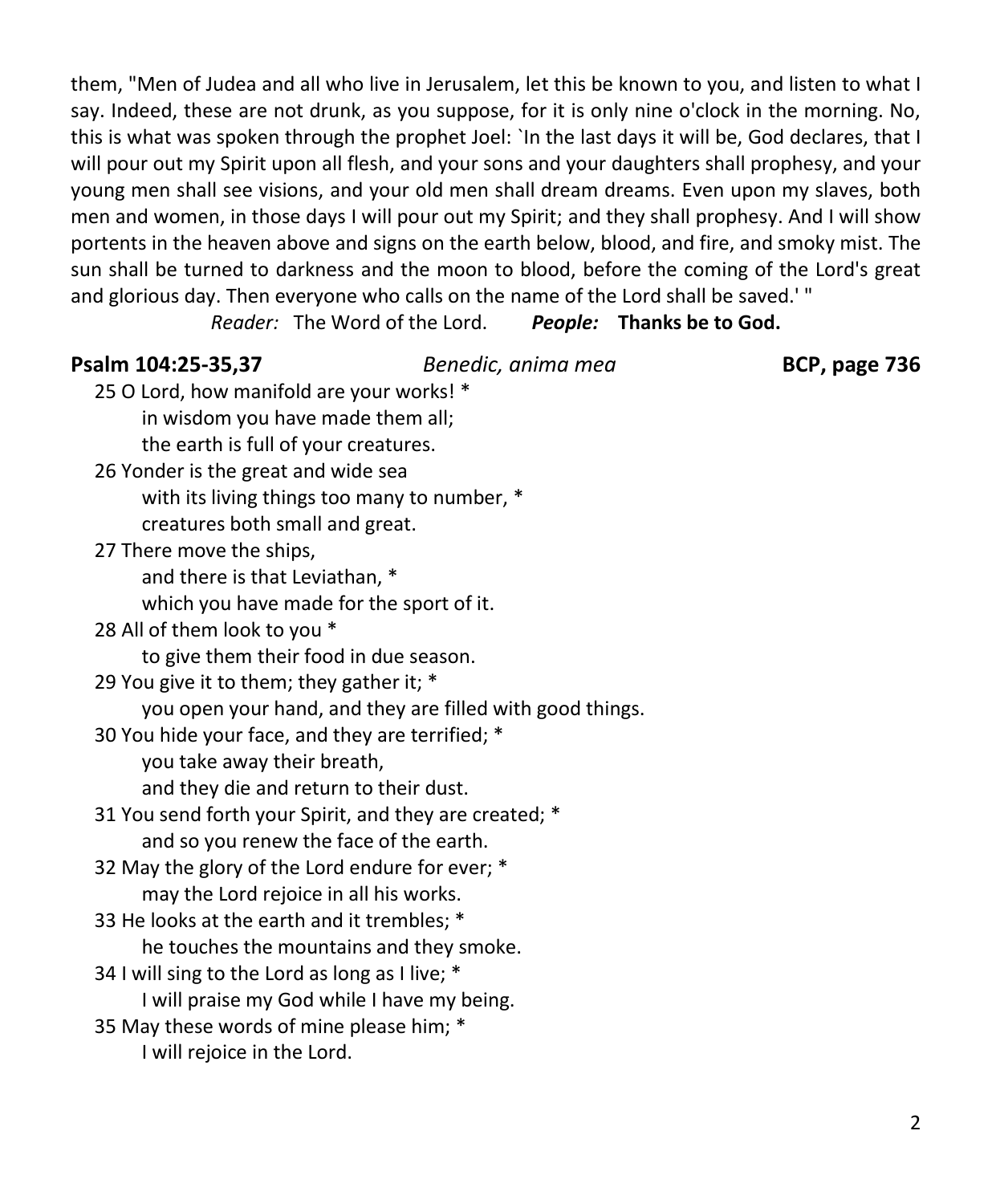37 Bless the Lord, O my soul. \* Hallelujah!

All who are led by the Spirit of God are children of God. For you did not receive a spirit of slavery to fall back into fear, but you have received a spirit of adoption. When we cry, "Abba! Father!" it is that very Spirit bearing witness with our spirit that we are children of God, and if children, then heirs, heirs of God and joint heirs with Christ-- if, in fact, we suffer with him so that we may also be glorified with him.

*Reader:* The Word of the Lord. *People:* **Thanks be to God.**

#### **Holy Gospel John 14:8-17 (25-27)**

*Presider:* The Holy Gospel of our Lord Jesus Christ according to John.

#### *People:* **Glory be to thee, O Lord.**

Philip said to Jesus, "Lord, show us the Father, and we will be satisfied." Jesus said to him, "Have I been with you all this time, Philip, and you still do not know me? Whoever has seen me has seen the Father. How can you say, `Show us the Father'? Do you not believe that I am in the Father and the Father is in me? The words that I say to you I do not speak on my own; but the Father who dwells in me does his works. Believe me that I am in the Father and the Father is in me; but if you do not, then believe me because of the works themselves. Very truly, I tell you, the one who believes in me will also do the works that I do and, in fact, will do greater works than these, because I am going to the Father. I will do whatever you ask in my name, so that the Father may be glorified in the Son. If in my name you ask me for anything, I will do it. "If you love me, you will keep my commandments. And I will ask the Father, and he will give you another Advocate, to be with you forever. This is the Spirit of truth, whom the world cannot receive, because it neither sees him nor knows him. You know him, because he abides with you, and he will be in you." ["I have said these things to you while I am still with you. But the Advocate, the Holy Spirit, whom the Father will send in my name, will teach you everything, and remind you of all that I have said to you. Peace I leave with you; my peace I give to you. I do not give to you as the world gives. Do not let your hearts be troubled, and do not let them be afraid."]

*Presider:* The Gospel of the Lord. *People:* **Praise be to thee, O Christ.**

| <b>Sermon</b>                        | The Rev. Brian D. Blayer |
|--------------------------------------|--------------------------|
| <b>Nicene Creed</b>                  | BCP, page 326            |
| <b>Prayers of the People Form VI</b> | BCP, page 392            |
| <b>The Peace</b>                     | BCP, page 332            |

#### **Second Reading Romans 8:14-17**